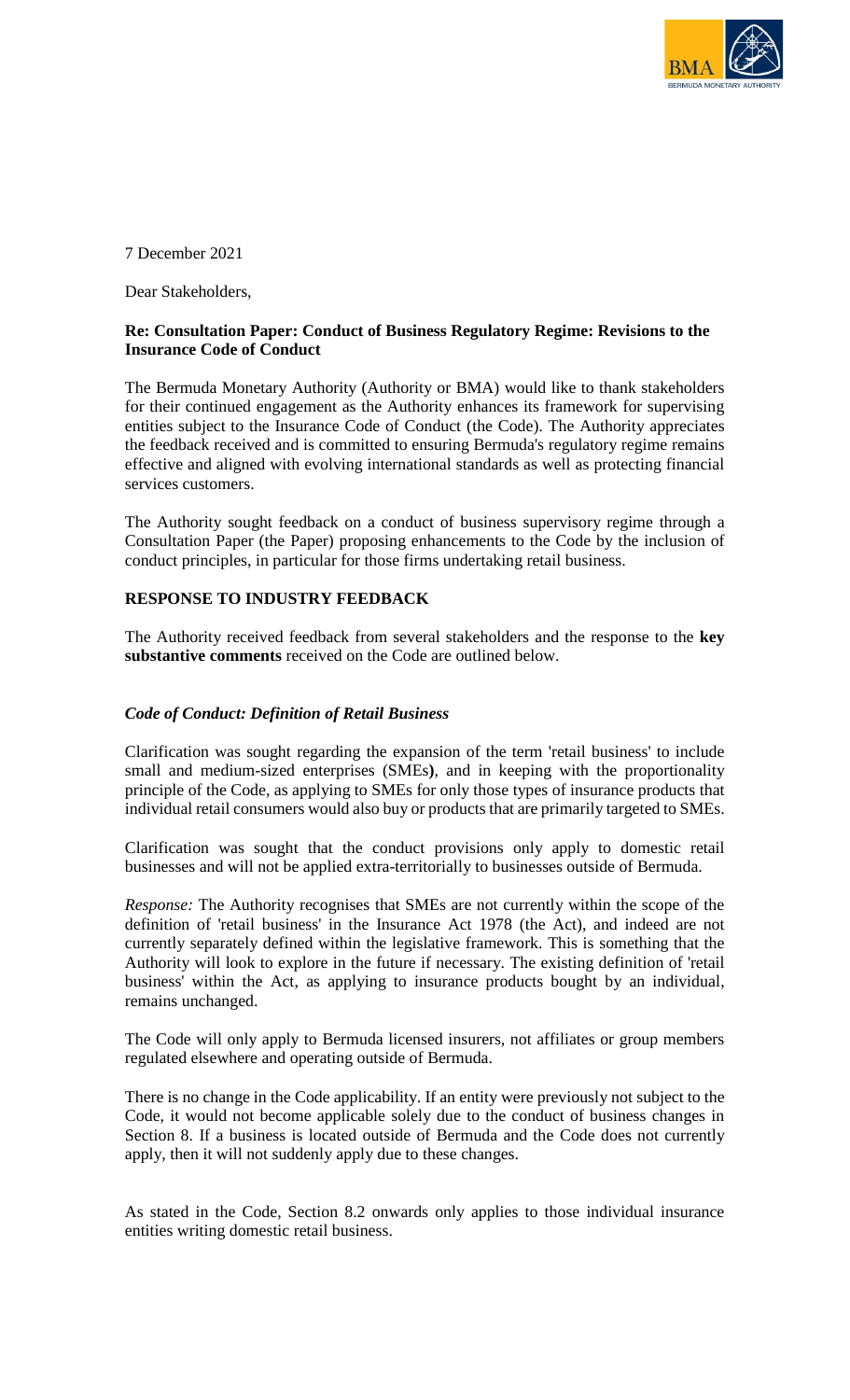

# *Code of Conduct: Conflicts of Interest*

Clarification was sought on the applicability of the conflicts provision in Section 8.1.2. of the Code, where there is no legal duty to protect or promote their counterparty's best interests and are commercially adverse (such as a reinsurance transaction where both parties are equally sophisticated and have the same bargaining power).

*Response:* The conflicts provision recognises that conflicts of interest may arise in the normal course of business and insurers would therefore be expected to have policies and procedures to identify and manage any such conflicts. The policies and procedures would assist insurers in determining if there was a potential for conflict and how to deal with it. It will be up to individual insurers to manage any conflicts they have, and if it is determined that no conflict exists due to the nature of the transaction, then no further action is needed.

#### *Code of Conduct: Fair Treatment of Policyholders*

Section 8.2.1 of the Code (paras. 62 and 63) addresses the fair treatment of policyholders and the need for policies and procedures to be approved by the Board. It was suggested that whilst policies will usually be approved by the Board, normally procedures are working-level documents and unlikely to be signed off at the Board level. Clarification was sought on this point.

Additionally, clarification was also sought on the use of the term 'authorised sales representatives' and whether this would include third-party brokers and intermediaries who may be contracted to sell the insurer's products?

*Response:* Section 8.2.1 will be amended to clarify that only policies will need to be approved by the Board, but procedures, while not requiring Board sign off, will need to be in place and approved by the relevant senior management committee/representatives in accordance with the firm's existing control structure.

'Authorised Sales representatives' is not a new term within the Code and has the same meaning as it previously did. It would normally include third-party brokers and intermediaries who are contracted to sell the insurer's products.

#### *Code of Conduct: Product Suitability*

Section 8.2.5 of the Code (paras. 70 to 73) refers to product suitability, where the insurer is responsible for providing advice or exercising discretion for or in relation to policyholders. However, the specific wording regarding where the insurer is responsible for providing advice, etc., is only included in para. 70. It was suggested that the wording should clearly state the responsibilities for both insurers and third parties who are responsible for giving advice.

*Response:* Both the insurers themselves and any third parties they contract have various obligations and responsibilities for the suitability of the advice they give. We believe this is reflected within the Code.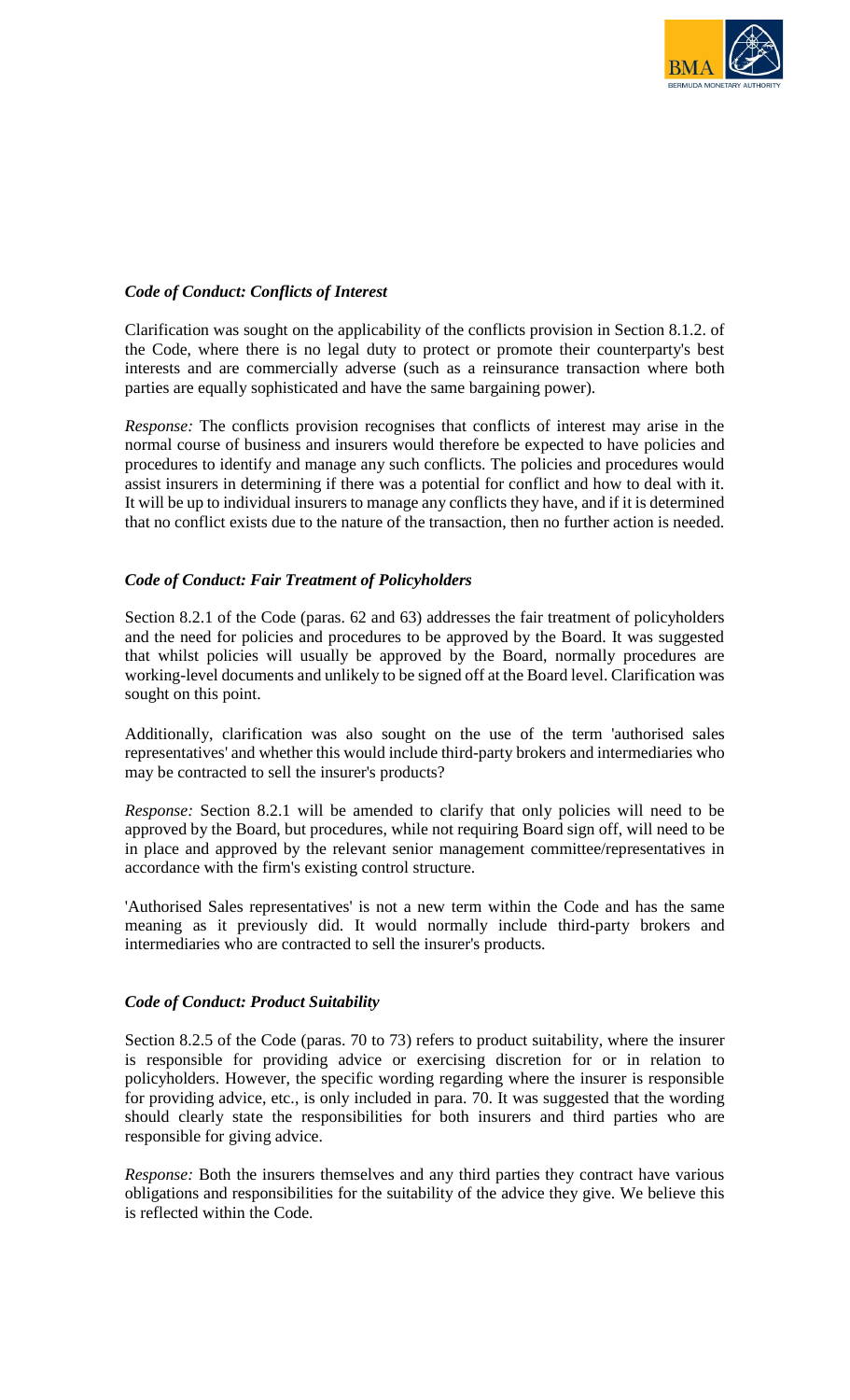

# *Code of Conduct: Authorised Intermediaries*

Section 8.2.10 of the Code relates to the insurer's responsibilities where it appoints authorised intermediaries to act on its behalf. Clarification was sought about those responsibilities where an independent intermediary is appointed as opposed to tied agents. In the case of an independent intermediary, it is suggested that it is the independent intermediary who is responsible for any advice given to the policyholder, not the insurer.

Clarification was also sought regarding the use of wording in paragraph  $84(a) - in$ particular not breaching any legal obligations, and whether a 'comply with all laws' covenant within an agreement would suffice?

*Response:* As above, both insurers and any third parties they contract, such as authorised intermediaries and tied agents have various responsibilities when providing advice or selling policies. The Authority would expect normal due diligence to have been carried out whenever third parties are appointed to act on an insurer's behalf and for the insurer to make third parties aware of the provisions of the Code which may apply.

Regarding the wording around 'legal obligation' for the authorised intermediary, a 'comply with all laws' covenant will be sufficient.

### *Code of Conduct: Terms of Business*

Section 8.3.5 of the Code sets out requirements for insurers to maintain and provide "terms of business" to policyholders. A stakeholder stated that in the context of the life insurance business, the contractual terms and conditions of the coverage are clearly established in the life insurance policy that is issued to a policyholder. Prior to and as part of the sales and application process, the broker would have presented the proposed policyholder with customary explanatory materials and disclosures (prepared by the insurer) about the life insurance coverage being requested. Stakeholders believe this would satisfy the "terms of business" obligation but sought any comment or clarification from the Authority.

*Response:* It is acknowledged that in most cases, the terms of business will be expressly disclosed in the insurance contract, and the Authority will therefore modify the wording to reflect this.

#### *Next Steps*

When taking an outcomes-based approach to designing the Code, the Authority's goal was to hold insurers accountable for the impact of their actions on consumers while removing the need to be overly prescriptive on processes, which may necessarily differ depending on the circumstances of the insurer and consumer involved. If insurers remain unclear regarding their responsibilities pursuant to the Code once issued, they are encouraged to reach out to their usual Authority contact.

The Authority intends to finalise the Code based on the feedback received. Amendments to the Bermuda Monetary Authority Act 1969 to amend the Authority's principle objects to provide a clear regulatory mandate over the conduct of business are expected to be made in the near future. Once this amendment is made and the forthcoming consultation on other updates to the Code is concluded, the Authority will issue the final Code. A suitable transition period will be recommended at that time and communicated to all insurers to allow them to come into compliance with the new provisions.